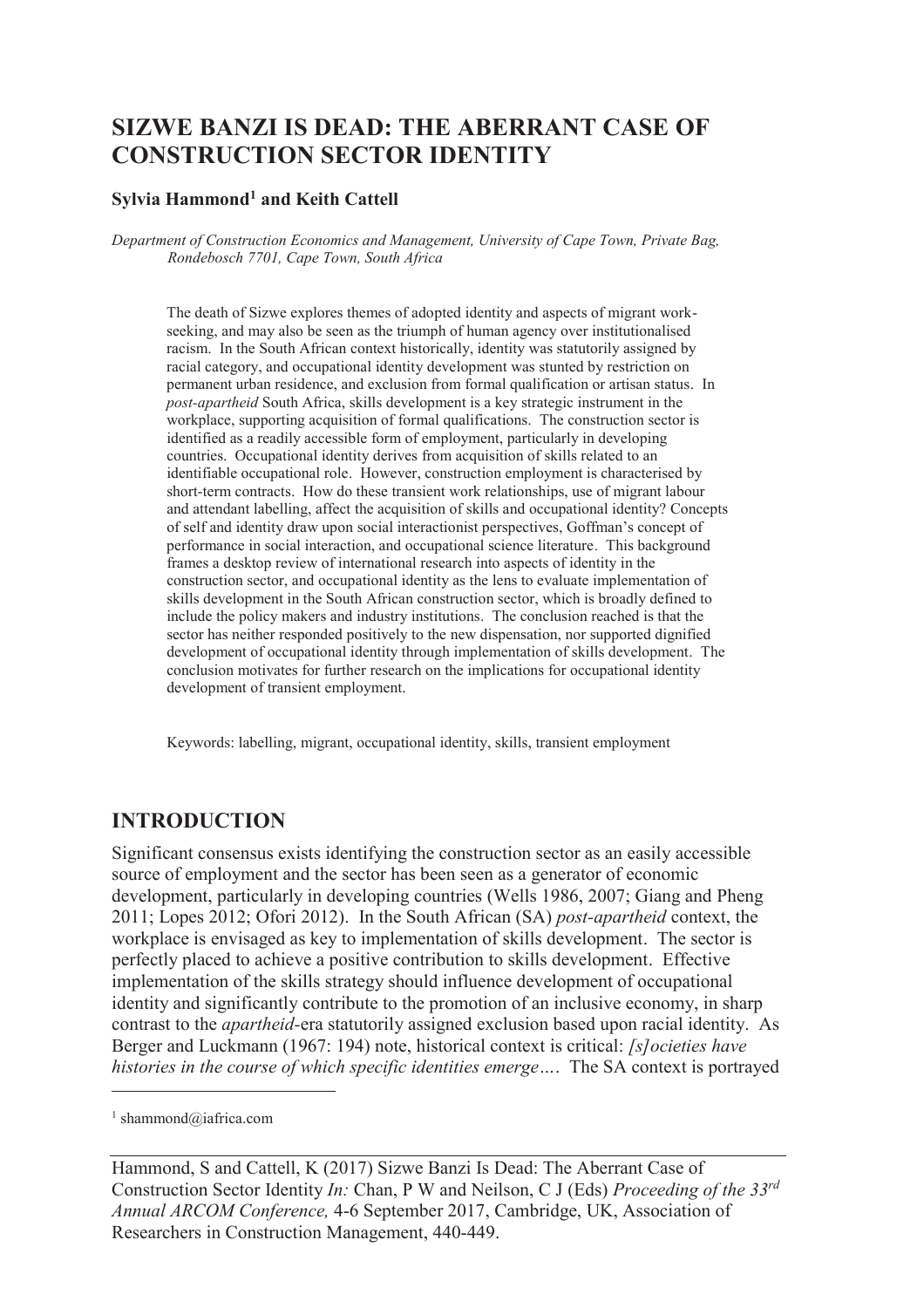in the Athol Fugard play *Sizwe Bansi is Dead.* The play explores twin themes: personal identity assigned by the SA *apartheid*-era identity document, which all persons designated as 'black' were required to carry, and which specified where the person may live and work; and secondly, the pattern of migration of mainly men, who left their families in the designated rural homeland areas, and travelled to urban areas and mines in search of work (Marino 2010). Central character Sizwe has not been able to find employment in town, but the opportunity arises to assume the identity of someone else by taking their documents. However, Sizwe will lose his identity, and with it-his extended family connections. Sizwe and his friend discuss burning Sizwe's identity document - Sizwe will be dead, but he will be able to remain in Port Elizabeth, to live, and work. Human agency triumphs - Sizwe and his friend Bantu have developed a strategy to subvert the *apartheid*-era restrictions. Currently, in addition to national rural-urban migration, migrants-both legal and illegal-from surrounding countries continue to seek work in the SA construction sector.

Nisbet (1966: 9) suggests the: … *ideas we are concerned with are incomprehensible save in terms of the ideological contexts in which they first arose*. The allegorical *sizwe* translating directly as *the nation*, illustrates the demeaning loss of personal identity and human dignity engendered by *apartheid* legislative exclusion. Consequently, one of the foundational values of the new SA Constitution is human dignity. *Everyone has inherent dignity and the right to have their dignity respected and protected* (Republic of South Africa 1996: s1 & s10). The previous economic exclusion was reinforced by poor quality education, which specifically excluded mathematics and science, and restricted advancement to tertiary education and formal qualification. Skills development is now a strategic intervention in the workplace, and the acquisition of formal qualifications a key pillar of redress. The questions addressed in this paper are: has the SA construction sector supported implementation of skills development and acquisition of formal qualifications, thereby supporting development of occupational identity? What further research on identity may enhance the construction sector performance in this regard?

### **METHOD AND PROCESS**

*Aberrant* is defined as *deviating from morality* (Collins 1994: 2). The review builds upon Hammond et al.'s (2016) study of roadside work-seekers, and considers the response to the skills development intervention of the SA construction industry, which is broadly defined to include the policy-makers, industry institutions, and contracting organisations. Occupational identity provides an investigative lens to identify progress. A literature review traces the social-interactionist foundations of identity theory, links to occupation as an aspect of identity, and the relationship to the socio-cultural context of work (Christiansen 1999; Unruh 2004). This insight frames the desk study of occupational identity as conceptualised by researchers examining the construction sector, and the SA implementation of Vocational Education and Training (VET) as a strategic developmental intervention. The review contextualises migration, and issues of labelling and identity.

## **A LITERATURE REVIEW - CONCEPTUALISING IDENTITY**

Seeking the roots of a socially derived conceptualisation of identity leads to the American symbolic interactionist tradition, initially proposed by Mead (1934), and furthered by Blumer (1954). The centrality of communication and inter-personal verbal and nonverbal communication provides the individual's means of developing her/his sense of self; and is also the individual's means of reflecting upon and attributing meaning to the interaction (Blumer 1954, 1962, 1969). The identity develops in a combination between information gained from the social environment, and personal reflection. For Goffman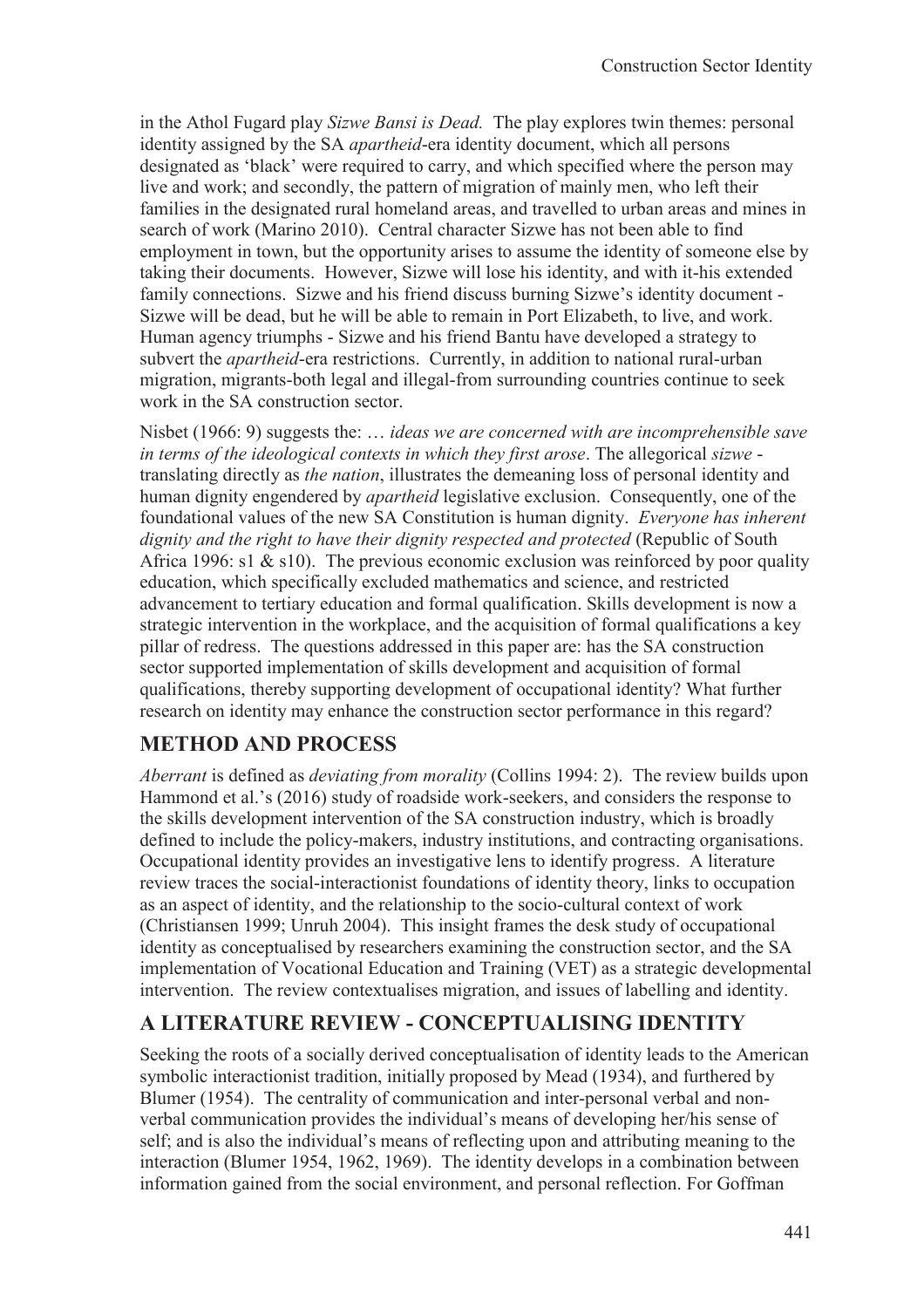(1959) the presentation of self is a performance; roles are conveyed as presentations, and the means of informing others about oneself. This description is relevant to the method of displaying skills acquired, the display of competence in an occupational identity, and suggests agency in the management of the performance. These two strands of identity theory, namely: the relationship of identity to social structure, and the focus on how the individual reflexively verifies identity in social interaction, were initially developed individually by Stryker and Burke, respectively. Subsequently Stryker and Burke (2000) collaborated to motivate a reconciliation of the self-verification of identity with interaction in social structures, compatible with Mead's original principles.

The works quoted above mainly reflect the sociology and social psychology disciplines. However, separate developments of occupational identity have evolved via Human Resource Development (HRD), VET, and the work of occupational scientists, which are all more closely related to skills development and the acquisition of occupation-related skills. Brown (1997) motivated that HRD and those involved in VET should pay attention to the development of occupational competence and of occupational identity, offering a model, which incorporates the development of occupational identity over time. The importance of work, and the relationship of work to the personal aspects of relationship development integral to occupational identity, is identified by Christiansen (1999). This integration is confirmed by Unruh (2004), who also considers the private as well as public aspects of occupational identity. Subsequently, a series of authors explore the development of occupational identity. Phelan and Kinsella (2009) credit Kielhofner (2002) with coining the term 'occupational identity'. These contributions acknowledge the relevance of socio-cultural influences, as well as a future orientation-personal motivation (Laliberte-Rudman 2002; Laliberte-Rudman and Dennhardt 2008). This conceptualisation frames an exploration of identity in construction management research.

### **Identity in construction - management and apprenticeship**

Two broad categories may be distinguished, namely: reviews of roles and identity of construction management, and the inculcation of skills and cultural behaviours into apprentices; both categories recognise the relevance of organisational culture to the development of identity. Brown and Starkey (2000) identify a collective organisational identity of defensiveness, and a resistance to accept organisation change. The authors suggest that this may be addressed by organisational learning. This view that organisational culture may be influenced and managed, and new entrants may be incorporated into the culture forms the foundation of employer induction programmes, and part of apprenticeship programmes. Following this logic, Phua and Rowlinson (2004: 913) adopt a positivistic approach to social identity to consider how to operationalise *culture*. The authors list a number of previous articles indicating the importance of creating cultures of partnership, in order to improve the performance of projects. The rationale here is that social identity theory may be utilised to explore how sociopsychological factors can directly affect the working relationships between project participants (Phua and Rowlinson 2004: 914). They conclude that the relationship between culture and individual behaviour is more complex than previously envisaged. Subsequently, also seeking to improve project performance, Brown and Phua (2011) investigate the activities of construction management. Their findings identify the relevance of the relationship to organisational structure, specifically in terms of managerial activities and the exercise of power, as contributing to personal identity. The emphasis is on *self*: …*what construction managers do is grounded in their conceptions of self*… (Brown and Phua 2011:92). The motivation of the authors is to improve project management outcomes, concluding again the need for further research into the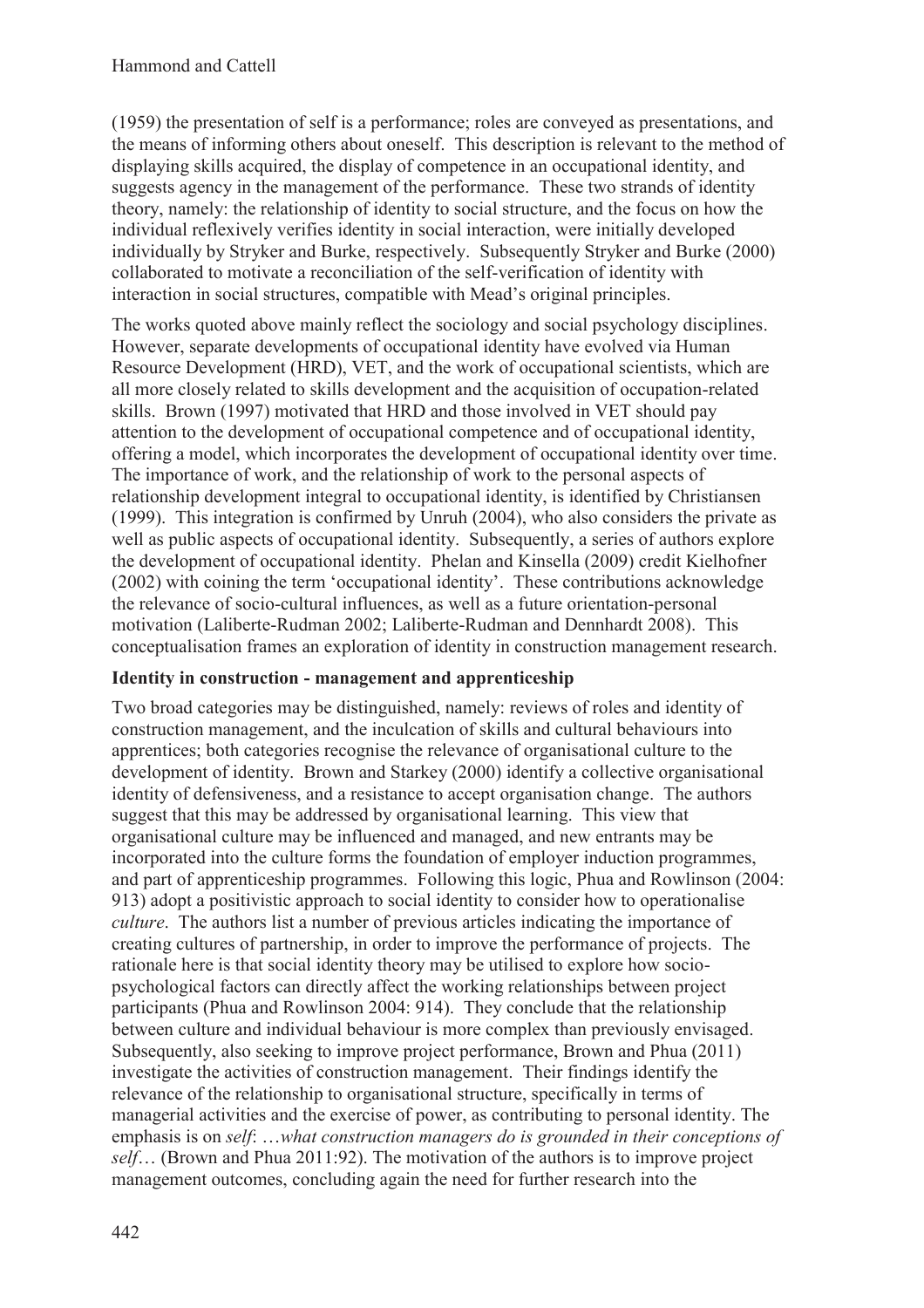relationship between identity and performance. At this point, it is necessary to define what constitutes an organisation. In the context of project management, it is probable that there would be a continuity of core complement, with additional professional, skilled, and unskilled persons joining intermittently as required to conclude a specific project. In such an environment, too strong a core complement culture and identity may constitute an obstacle to effective performance. In a study of social identity of managers within a large organisation in Sweden, the effect of organisational culture and the collective identity of belonging emerges from participants' life stories. The self-defining identity is consistent for: *… the majority of managers … regardless of their different roles, functions or responsibilities.* (Löwstedt and Räisänen 2014: 1102). A central conclusion notes the risk of rejection by the strong collective culture, for those from other contexts, or professions. The authors propose the benefit of further exploration of construction-specific practices and how these may be linked to change (Löwstedt and Räisänen 2014).

This differentiation between core and project staff is relevant to the second category of construction research, which was identified above - that of apprenticeship and traineeship. Hauschildt and Heinemann (2013) develop the relationship between identity development and interrelated fields of commitment, which they characterise as: occupational, organisational, and personal work orientation (Hauschildt and Heinemann 2013: 177- 178). In researching apprentices, the authors acknowledge the importance of the actual apprenticeship and organisational context to development of commitment and identity. Brown (2004: 266) defines occupational identity as ... *formation processes and patterns of strategic action relate to a number of issues at the level of the individual, the organisation and society as a whole*. These levels resonate with the original socialpsychological concepts of identity (Huot and Rudman 2010). Of relevance to development of an occupational identity, the research specifically covers employed apprentices; traditionally apprentices serve their time as employees, but may not necessarily remain within the organisation once qualified. Therefore, it may be of relevance to consider how occupational identity factors continue after qualifying, where employment ends, and potentially where artisans may commence contracting. The formulation Brown (2004) proposes may hold where the artisan remains employed, but what is the strength of the craft occupational identity, when the individual is required to serve short periods on a variety of projects in transient employment relationships? The nature and format of the training experience may have relevance. Smith (2013) utilises occupational identity in an exploration of negative perceptions of traineeships in Australia. Although not exclusively related to the construction sector, occupational identity emerges as less robust in traineeships compared to traditional apprenticeships. A key aspect relevant to the construction sector and VET, is the inability to transfer from traineeship into apprenticeship. Exclusion of such articulation is pertinent to the SA experience in that similar reservations are expressed about Learnerships and the National Certificate Vocational (NCV). Comparable to traineeships, they are generally shorter than apprenticeships, but do not carry the status of the artisan Red Seal certification.

In summary, socio-cultural factors influence the development of personal identity, and occupational identity may be influenced by occupational, organisational, and social factors. Within the construction sector, complexity may be added depending upon whether the individual forms part of a core organisational complement, or regularly participates in project work, and whether at a professional or artisan level. For labourers and less skilled workers, and within developing countries, additional influences upon occupational identity are informality, and migration. In such impermanent situations of multiple casual work relationships, what influences occupational identity?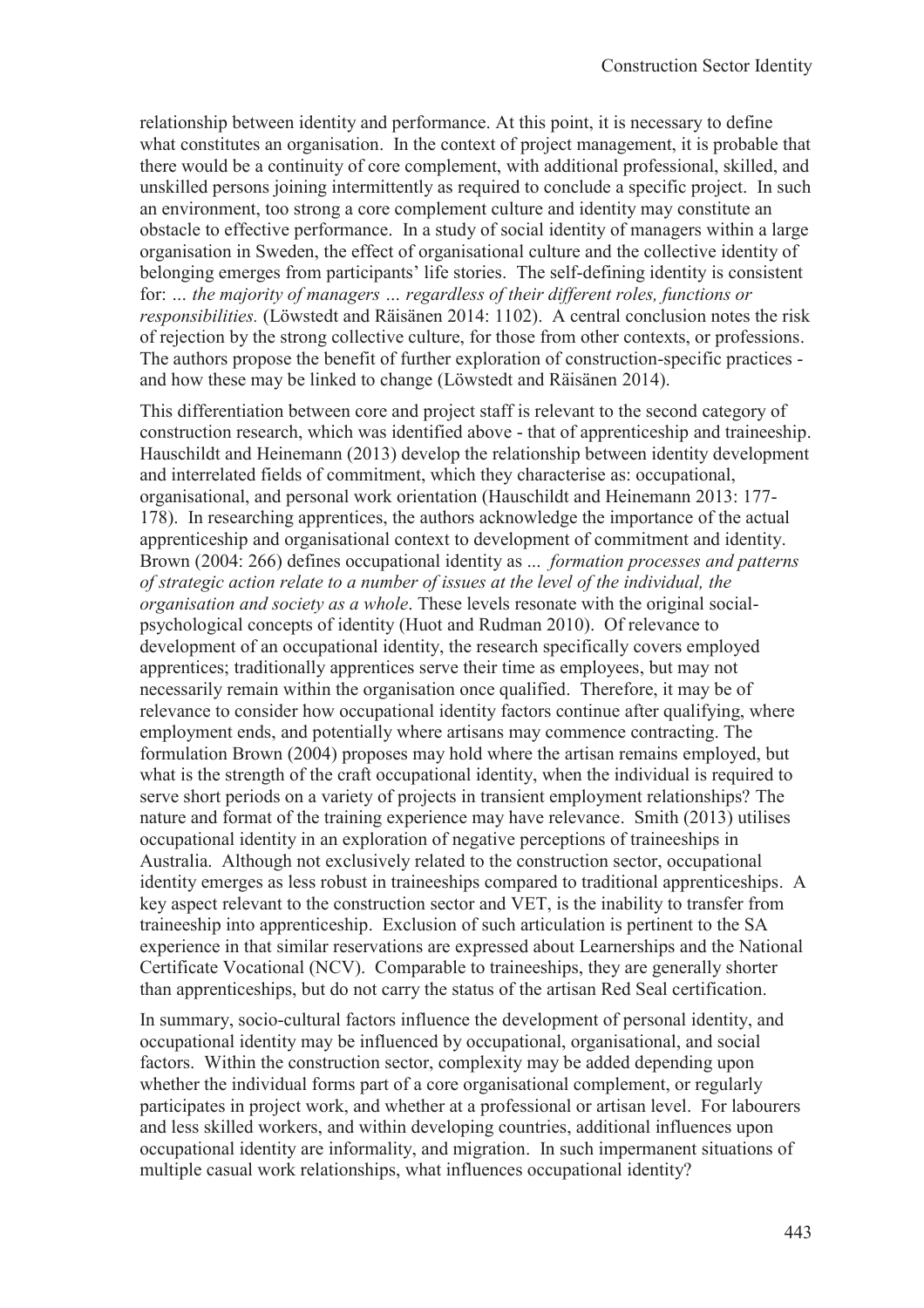# **THE SOUTH AFRICAN CONSTRUCTION SECTOR**

Twin discoveries of diamonds (1867), and gold (1886), provided the impetus for international, intra-continental, and national rural-urban migration to SA. Racial conflict had previously existed, but the formalisation of these industries introduced recognition of formal qualifications, indirectly related to race. Construction constitutes a substantial portion of the mining operation and the international migrants brought formal artisan craft qualifications, from which African migrants were excluded. The strikes of 1913, 1914, and 1922 concerned wages, with qualified artisans concerned to ensure their privileged status and wage rates (Wilson 1972; Hyslop 1999). Davenport (1969) documents the State response, a concern to prevent any sense of permanence, or urban residence for the African migrants. This introduction of racial identity as the criterion for exclusion from craft qualification, and permanent urban residence, laid the groundwork for the *apartheid* formalisation of job reservation, and residential racial segregation.

#### **The skills development infrastructure - concept and actuality**

In the new skills development landscape, the Construction Education and Training Authority (CETA) (RSA 2016b) is responsible for sector skills planning. The CETA receives eighty percent of the sector Skills Development Levy (SDL), which is one percent of annual company payrolls over R500 000. The CETA is charged with preparing a Sector Skills Plan, and facilitates the development of relevant VET qualifications via the Quality Council for Trades and Occupations (QCTO) for registration on the National Qualifications Framework (NQF) (RSA 2008). Levy-paying employers may obtain a percentage refund for submitting an annual Workplace Skills Plan (WSP) and Annual Training Report (ATR). Participating employers may qualify for additional discretionary funding to implement programmes leading to professional, vocational, and technical qualifications or part qualifications, (PIVOTAL) programmes (RSA 2012, 2013, 2016a). Under the workplace-based format, employees require a workplace experience component-in addition to the knowledge and skills components to qualify, requiring a participating company to ensure employment, and registration for the appropriate formative and summative assessment – or artisan trade test.

Companies with a payroll of less than R500 000 per annum are exempt from paying the SDL, which encourages a limitation on permanent staff numbers, and excludes the small enterprises from participation, other than when they are able to participate in strategic projects funded via the National Skills Fund, provincial or metropolitan funded projects, or initiatives such as those of the Master Builders Association. Secondly, the CETA statistics indicate very low levels of sector employer participation: of 49,161 registered companies, 2,281 are levy-paying, and of those, 2,094 submit WSPs and ATRs (Nethengwe 2017). Although large employers participate in skills development, they represent a small proportion of the CETA sector. Thirdly, the informal sector appears to constitute an unknown but considerable component of the sector activity, as indicated by Statistics South Africa (CETA 2017: 9). This conclusion is supported by the recently launched Afrimat Construction Sector Index (ACI), which measures use of building materials and indicates greater activity within the sector than previously formally reported (Afrimat 2017). Collectively, these points raise questions for policy-makers on skills development, but also suggest unaccounted for levels of informal skills acquisition, and potential attendant identity development.

As part of a comprehensive post-school education and training strategy, the Department of Higher Education and Training (DHET) has invested significantly in Technical Vocational Education and Training (TVET) colleges to provide formal VET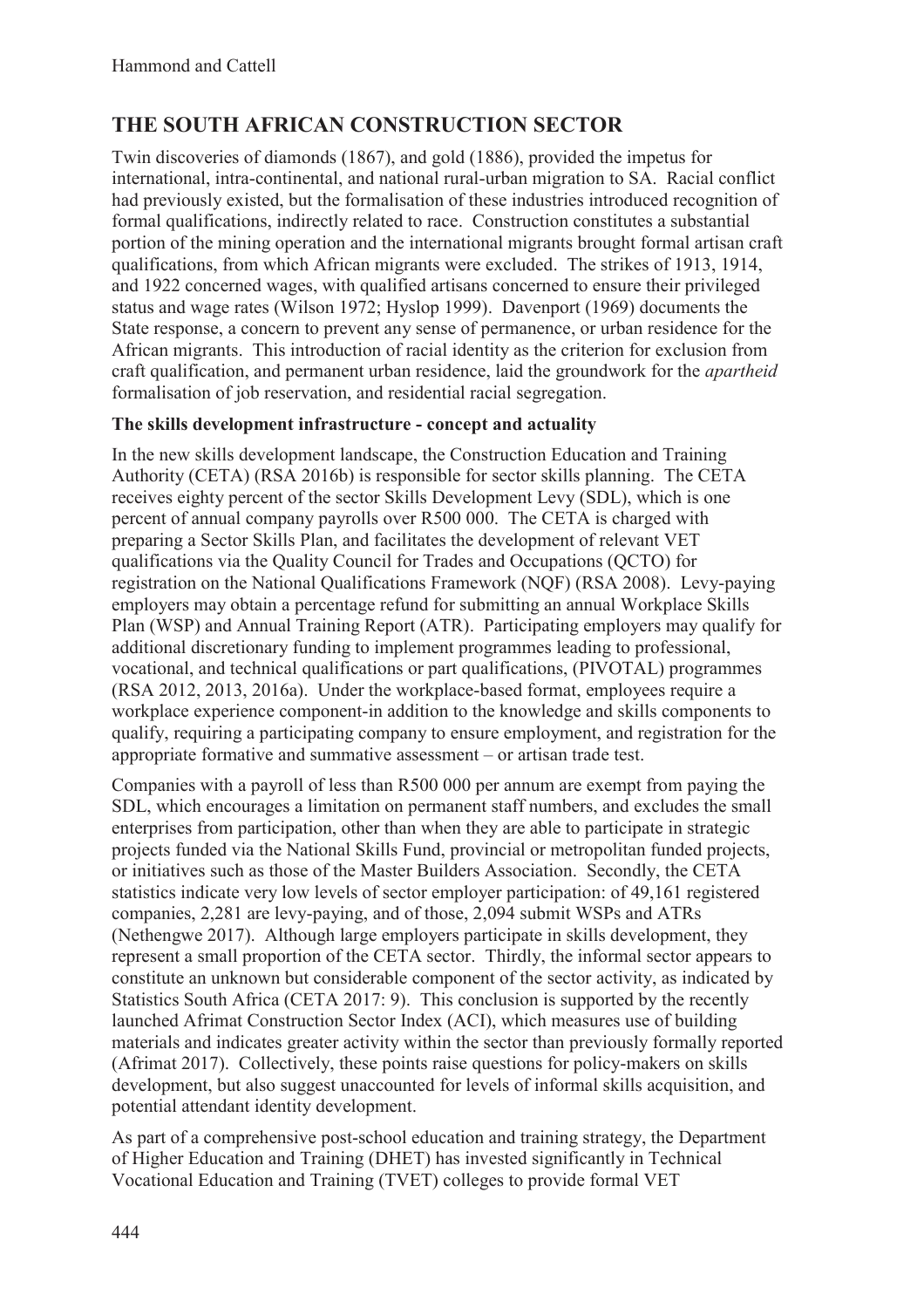qualifications. Monitoring and evaluation of progress is conducted against strategic objectives (DHET 2015). Recent reports (PMG 2017) do indicate high drop-out or failure rates, bringing into question the return on investment of TVET colleges. Powell and McGrath (2014) and McGrath and Powell (2016) criticise the predominantly quantitative evaluation methods used to measure VET college performance, suggesting a better evaluation method would be the UNESCO human development focus, which considers …*individual well-being…* and what people actually do (Powell and McGrath 2014: 136). One conclusion may be that the emphasis on qualified workers is unnecessary in a sector where formal qualifications are not requested as a matter of course (Cattell 1994). There has been limited implementation of recognition of prior learning (Blom *et al.,* 2007). Here, the SA context is key. The Presidential Commission on Labour Market Policy (1996:41-43,109) established that quality-assured, credit-bearing, portable qualifications were an essential transformation requirement. Consequently, the DHET will continue to pursue achievement of formal qualifications. It would be informative to ascertain from those who have dropped-out, or failed, how they utilise what they have learnt.

A significant element in unequal or volatile societies is the limitation of career choice occasioned by survival pressures (Powell and McGrath 2014). In the construction sector, multiple factors confound acquisition of skills, and development of occupational identity, such as: informal and transient employment relationships; persistently high levels of unemployment; intra-continental economic migrants; and a rejection of recognition for informally acquired skills. Additional limiting factors are: the low levels of mathematics and science of school-leavers, which restricts access to apprenticeships; and an extremely high youth (defined as under 35 years of age) unemployment level, which encourages young people to sign up for any programme providing a stipend. Economic pressure on youth to take what is available appears to hamper any sense of development of occupational identity. The extent to which policy-makers, State departments, and industry institutions have collectively co-ordinated regulatory frameworks to achieve transformation within the sector is also questionable. Finally, a significant constraint remains inadequate participation by employers in skills development structures.

#### **Migration - identity and labelling**

In addition to the conceptualisation of identity developed through social interaction, sociological interpretation has moved from a static or fixed concept, to that of a continually evolving concept, which has significance for migration and transient work circumstances (Huot and Rudman 2010). In this context, the behaviour of the SA migrant roadside work-seekers demonstrates human agency in affecting their surroundings and social circumstances. Having travelled to the country, both legally and illegally, and despite the constraints and restrictions, individual occupational identity is claimed and owned by the display of craft tools, or display of handheld signs by roadside workseekers (Hammond *et al.,* 2016). As established, in some cases the claim is based upon formal vocational training, such as by the Zimbabwean work-seekers, but in other cases skills have been acquired from observation and experience, and the coaching of fellow workers, or socially responsible and interested employers. How society envisages and labels the work-seeker constitutes an important element. Examples of such societal influences are the descriptions of roadside work-seekers (Hammond *et al.,* 2016), where men with a wide range of construction-related skills are defined in research as: *day labourers* (Blaauw *et al.,* 2016). The terminology explicitly reduces the occupational identity to that of *labourer*, with concomitant reduction in the value of skills that may be rendered, and potential payment for their services. The exclusion is compounded by the interpretation and implementation of the transformation statutes: Broad-based Black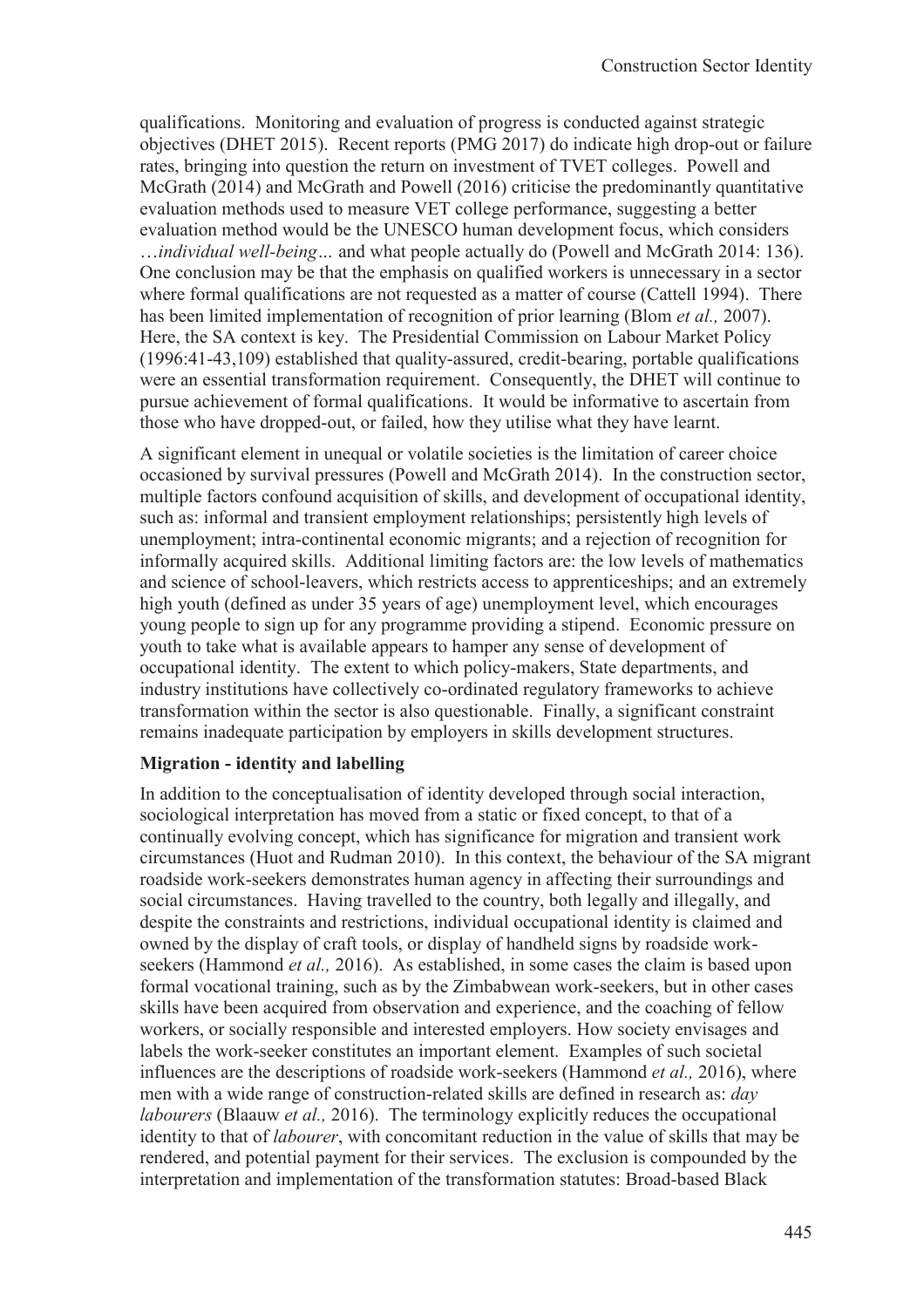Economic Empowerment (B-BBEE) (RSA 2003), and Employment Equity (EEA) (RSA 1998). Large corporations do not employ non-SA work-seekers, as they do not enhance the B-BBEE scorecard rating. Although informality, migration, and lack of recognition for informally acquired skills are not unique to South Africa, the country is engaged in a transformation strategy of redress.

## **POTENTIAL RESEARCH ON OCCUPATIONAL IDENTITY**

The construction sector project-based organisation of work, with sub-contracting, specialist consulting, and the use of unskilled and migrant labour is well established and unlikely to revert to a traditional industrial era large permanent employment format. Nevertheless, there has been relatively little attention paid to the human resource implications on aspects such as development of occupational identity in multiple transient work relationships. Identity is shown to develop in social interaction, but it is not clear the effect upon craft identity, or professional practitioner identity of such transient relationships. Nor is it clear to what extent unskilled labour, or semi-skilled persons may adopt multiple identity formats, and the potential for multi-skilling.

The concentration of research on project improvement has centred upon technical and contractual aspects, but less upon the human resource management impact of the organisation of work, and the effects of transient relationships. Internationally migration continues to impact the construction sector as large contracts continue to attract migrant workers. As Huot and Rudman (2010) point out, migration adds an additional element to identity, in that the migrant is required to re-establish identity in a new *place* (2010: 71). From a HRM perspective, the question asked is: how does the utilisation of short-term contract labour impact the quality of project performance? How effectively does a team comprising multiple occupational identities collaborate - and to what extent have the participants been trained to recognise and acknowledge multiple perspectives? Finally, occupational identity may be developed and persist independent of a formal employment relationship. Such identity may also continue to develop during a multiplicity of circumstances, which may be employment - permanent, or short term project-based, unpaid personal service, or independent self-contracting. The appropriateness of occupational terminology lies in the inclusion of being occupied with work - as opposed to being employed, and the potential to track the acquisition of skills through a range of transient relationships.

## **CONCLUSIONS**

The questions posed in the introduction of this paper were: has the SA construction sector supported implementation of skills development and acquisition of formal qualifications, thereby supporting development of occupational identity; and what further research on identity may enhance the construction sector performance in this regard? The conclusion reached is firstly, that there has been very limited participation by the SA construction sector in the implementation of skills development and the acquisition of formal qualifications and it has therefore underachieved in its potential to enhance the development of occupational identity. Large companies have participated to the extent that they receive contributions to train staff suitable to their own needs, and the small and micro contractors have largely been excluded - at least from the formal qualifications. Secondly, there has been limited research on identity, and future research should focus on semi-skilled and unskilled labour-specifically occupational identity and its relationship with the implementation of skills development. Such research should be context-specific as the relevance of models created in situations of permanent employment to an industry and sector characterised by transient relationships is uncertain. Potentially fruitful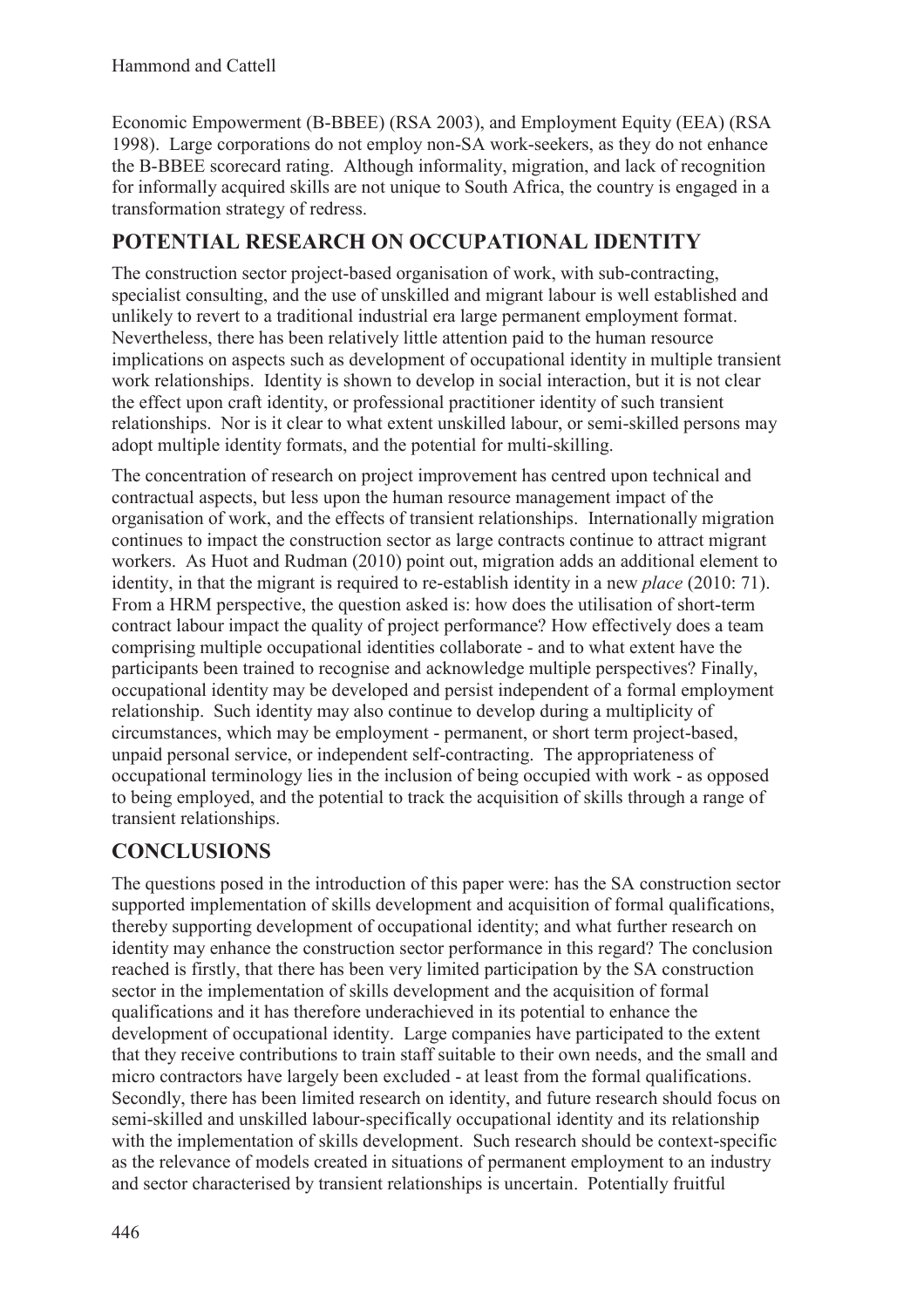questions for research are: Have apprenticeship curricula changed to encourage a craft identity applicable to both formal employment, projects, and entrepreneurship? Do professional curricula incorporate management of diverse project participants? Do management practices encourage and utilise the contributions of unskilled and semiskilled participants, who are not formally qualified, but do possess considerable work experience?

While the focus of this paper has been on the SA experience, patterns of inter-continental migration, for example from Africa and the Middle Eastern countries into Europe, create a renewed relevance to how identity is assigned. Media reporting-without information on the individual histories, skills and knowledge-assign a common identity as migrant. As the construction sector will continue to attract such migrant work-seekers, the SA experience may be instructive, not only in avoiding the dehumanisation of common attributed labels, but also indicate how the sector may benefit from the knowledge and experience of all participants, thereby contributing to more productive projects.

### **ACKNOWLEDGEMENT**

The authors are indebted to Professor Martin Loosemore for his insight and observations made at the ARCOM 2016 conference.

### **REFERENCES**

Afrimat (2017) Afrimat Construction Index. Cape Town: Afrimat Limited.

- Berger, P L and Luckmann, T (1967) *The Social Construction Of Reality: A Treatise On The Sociology Of Knowledge*. Harmondsworth, UK: Penguin.
- Blaauw, D, Pretorius, A and Schenck, R (2016) Day labourers and the role of foreign migrants: For better or worse? Available from: http:bit.ly/2tDxCrP [Accessed 9<sup>th</sup> July 2017].
- Blom, R, Parker, B and Keevy, J (2007) *The Recognition of Informal and Non-Formal Learning In South Africa*. Pretoria, South Africa: SAQA.
- Blumer, H (1954) What is wrong with social theory? *American Sociological Review*, **19**(1), 3-10.
- Blumer, H (1962) Society as Symbolic Interaction. In: A M Rose (Ed.) *Human Behaviour and Social Processes*. London: Routledge and Kegan Paul, 179-192.
- Blumer, H (1969) *Symbolic Interactionism: Perspective and Method*. Englewood Cliffs, NJ: Prentice Hall.
- Brown, A (1997) *A Dynamic Model of Occupational Identity Formation*. Warwick, UK: University of Warwick, Education-Line.
- Brown, A (2004) Engineering identities. *Career Development International*, **9**(3), 254-273.
- Brown, A D and Starkey, K (2000) Organizational identity and learning: A psychodynamic perspective. *Academy of Management Review*, **25**(1), 102-120.
- Brown, A D and Phua, F T T (2011) Subjectively construed identities and discourse: Towards a research agenda for construction management. *Construction Management and Economics*, **29**(1), 83-95.
- Cattell, K S (1994) *Small Black Builders in South Africa: Problems and Prospects*. Research Paper Series 2*.* Cape Town, South Africa: University of Cape Town.
- Christiansen, C H (1999) Defining lives: Occupation as identity: an essay on competence, coherence, and the creation of meaning. *American Journal of Occupational Therapy*, **53**(6), 547-558.
- Collins (1994) *Collins Shorter English Dictionary*. Glasgow: HarperCollins.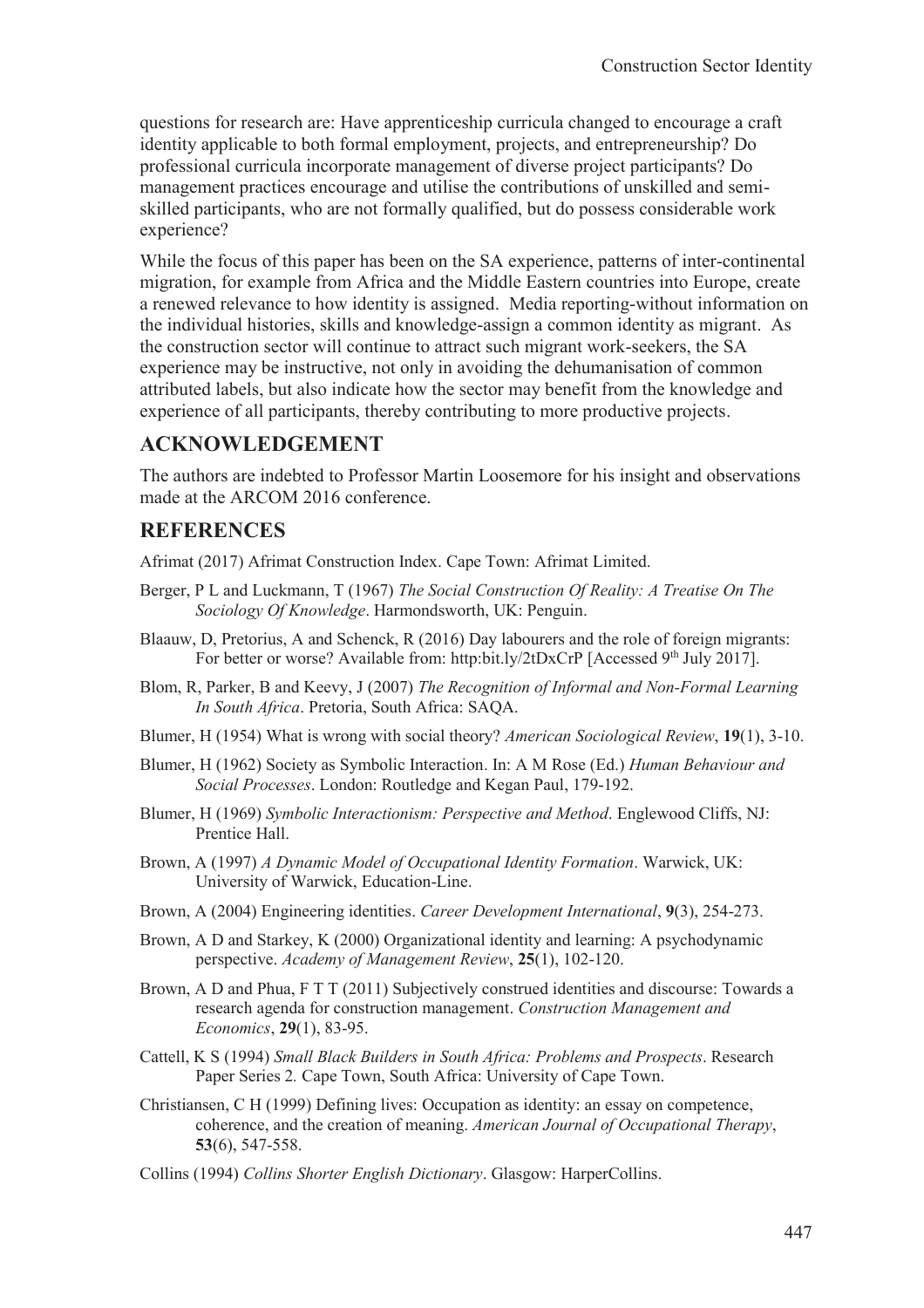- Commission to Investigate the Development of a Comprehensive Labour Market Policy (1996) *Restructuring the South African Labour Market.* Pretoria, South Africa: Government Printer.
- Davenport, R (1969) African townsmen? South African natives (urban areas) legislation through the years. *African Affairs*, **68**(271), 95-109.
- Department of Higher Education and Training (DHET) (2015) *Monitoring and Evaluation and Reporting Framework for Technical and Vocational Education and Training College Performance (Revised 2015).* Pretoria, South Africa: Department of Higher Education and Training
- Giang, D T H and Pheng, L S (2011) Role of construction in economic development: Review of key concepts in the past 40 years. *Habitat International*, **35**(1), 118-125.
- Goffman, E (1959) *The Presentation of Self in Everyday Life*. Garden City, NY: Anchor.
- Hammond, S F, Bowen, P A and Cattell, K S (2016) The roadside work-seeker phenomenon in the South African informal construction sector. *In*: Chan, P W and Neilson, C J (Eds.), *Proceedings of the 32nd Annual ARCOM Conference*, 5-7 September 2016, Manchester UK. Association of Researchers in Construction Management, 985-995.
- Hauschildt, U and Heinemann, L (2013) Occupational identity and motivation of apprentices in a system of integrated dual VET. *In*: L Deitmer, U Hauschildt, F Rauner and H Zelloth (Eds.) *The Architecture Of Innovative Apprenticeship Volume 18*. Dordrecht: Springer Science+Business Media, 177-191.
- Huot, S and Rudman, D L (2010) The performances and places of identity: Conceptualizing intersections of occupation, identity and place in the process of migration. *Journal of Occupational Science*, **17**(2), 68-77.
- Hyslop, J (1999) The imperial working class makes itself 'white': White labourism in Britain, Australia and South Africa before the First World War. *Journal of Historical Sociology*, **12**(4), 398-421.
- Kielhofner, G (2002) Model of human occupation. *In*: G Kielhofner (Ed.) *Dimensions of Doing 3rd Edition*. Baltimore, MA: Lippincott Williams and Wilkins, 124-144.
- Laliberte-Rudman, D (2002) Linking occupation and identity: Lessons learned through qualitative exploration. *Journal of Occupational Science*, **9**(1), 12-19.
- Laliberte-Rudman, D and Dennhardt, S (2008) Shaping knowledge regarding occupation: Examining the cultural underpinnings of the evolving concept of occupational identity. *Australian Occupational Therapy Journal*, **55**(3), 153-162.
- Lopes, J H (2012) Construction in the economy and its role in socio-economic development. *In:* Ofori, G (Ed.) *New Perspectives on Construction in Developing Countries*. London: Spon, 40 -71.
- Löwstedt, M and Räisänen, C (2014) Social identity in construction: enactments and outcomes. *Construction Management and Economics*, **32**(11), 1093-1105.
- Marino, K (2010) *Sizwe Banzi Is Dead*. Court Theatre: Court Theatre Study Guide, 1-14.
- McGrath, S and Powell, L (2016) *Rethinking Quality in Vocational Education and Training: A Human Development Response*. Available from: http://bit.ly/2sYplyB. [Accessed 27th June 2017].
- Mead, G H (1934) *Mind, Self and Society*. Chicago: University of Chicago Press.
- Nethengwe, P (2017) *Updated Sector Skills Plan and Mandatory Grant Stats*. (Email) 24th February 2017.
- Nisbet, R A (1966) *The Sociological Tradition*. London: Heinemann.